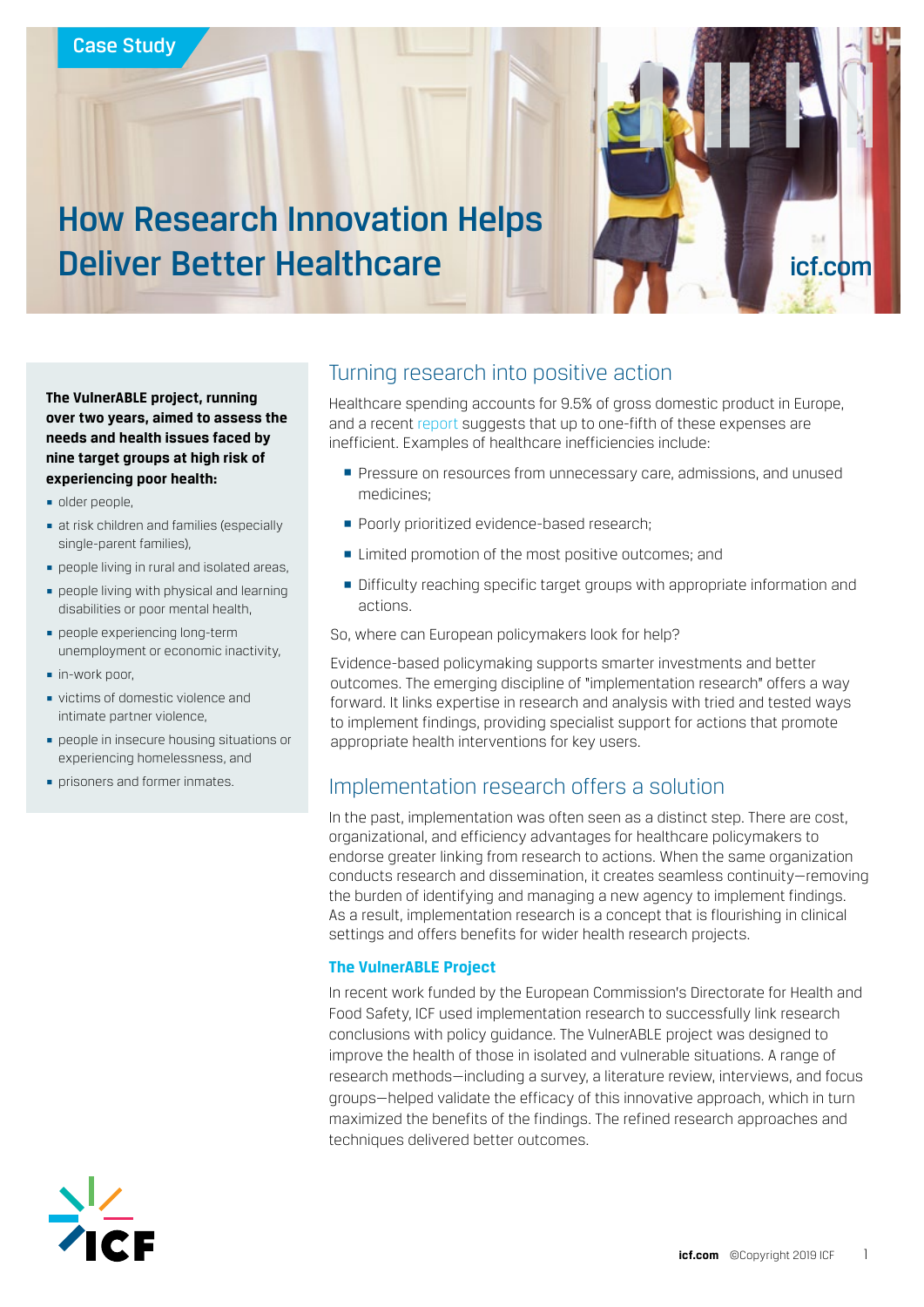**Healthcare in the EU has generally improved in the last 20 years, but, since 2011, the rise in life expectancy has slowed considerably. Even before then, large disparities existed in life expectancy and health among distinct areas of deprivation. These inequalities link to sex and socioeconomic status.** 

### **In 2016, there were just under 120 million people—about 23% of the EU population—at risk of poverty and social exclusion.**

This figure translates to roughly one in four people in the EU experiencing at least one of the following forms of poverty: monetary poverty, severe material deprivation, or living in households with very low work intensity. Considering that the EU contains some of the world's most developed nations, this is a shockingly high number.

### **Why bring implementation research to EU health policy?**

We chose the VulnerABLE project's nine target groups because their vulnerability and isolation contribute to their health issues and poor access to healthcare. The EU does not have a recognized figure for vulnerable and isolated people, but draws estimates from associated statistics about poverty and social exclusion.

In [2016,](https://ec.europa.eu/eurostat/statistics-explained/index.php/People_at_risk_of_poverty_or_social_exclusion) there were just under 120 million people—about 23% of the EU population—at risk of poverty and social exclusion.

The project confirmed a key point outlined by the European Commission's 2009 publication, Solidarity in Health: health inequalities between populations are due to disparities in a wide range of factors. These include "living conditions; health-related behavior; education, occupation, and income; healthcare, disease prevention, and health promotion services, as well as public policies influencing the quantity, quality, and distribution of these factors."

Some of the project's findings confirmed widely-held assumptions, but they contained surprises as well. Often, society supposes that the best way out of poverty is to get a job. Without employment, poverty appears inevitable, but today a job no longer guarantees an escape route from poverty.

The in-work poor are a significant group. They are featured in this report because of the rise in population size, and because they are struggling.

In 2007, an estimated 8% of EU workers were at risk of poverty. By 2017, that number rose to 10%. Factors such as non-standard forms of work, levels of taxation, single-parent households, and the costs of childcare all contribute to the increase in in-work poverty levels. The difficulties in making ends meet take a major toll on health.

Many vulnerable and isolated EU citizens perceive their health negatively: only 31% of those surveyed as part of VulnerABLE considered their health to be very good, while 28% regarded it as very bad. Senior citizens and those with physical, mental, and learning disabilities are more likely to report very bad health (38% and 39% respectively). Perhaps more surprising is the relationship to having work, even when it does not pay well: the in-work poor were significantly less likely to report very bad health (17%) than the average respondent.

Of the nine groups surveyed, lack of money (62%) and feelings of stress (53%) were the most common. Although lack of money might be expected, the significant role of stress is interesting. Survivors of domestic violence and people with unstable housing—along with members of vulnerable families were most likely to portray other signs of psychological stress. For example, these groups were more likely to feel particularly tense (most or all of the time), lonely, and depressed. Additionally, people with disabilities felt significantly more depressed or downhearted (32%) than the average respondent.

Participants highlighted prohibitive costs as the main reason for not visiting medical practitioners or getting medication. An inability to afford these services was reported most often by members of vulnerable families, and next by those living in isolated or rural areas.

Surprisingly, the in-work poor reported more problems with the costs of dental care.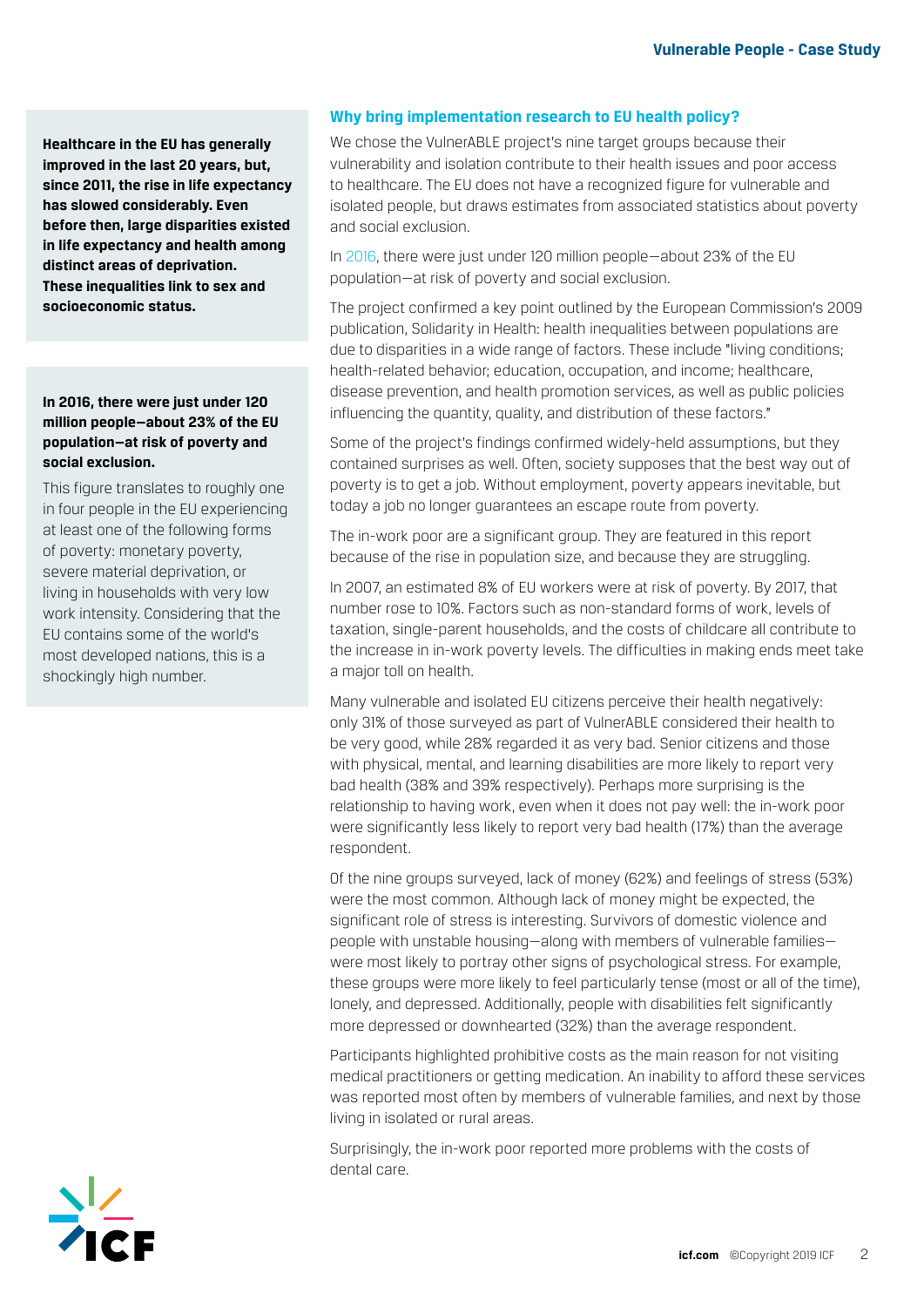As another unexpected outcome, people with physical, mental, and learning disabilities were significantly less affected than other groups by the cost of healthcare.

#### **The benefits of implementation research to the VulnerABLE project**

Our project sought to reveal the reasons why vulnerable and isolated groups experience poor health. The issues included barriers to access and how respondents perceived both their health and overall access to necessary medical services.

The research set out, in particular, to understand the unmet healthcare needs of the estimated 6.7% of EU citizens experiencing vulnerability and isolation. The various population sub-groups access healthcare at different levels. Those with lower income, less education, the unemployed, or those living in rural areas demonstrated greater unmet healthcare needs than the general population.

The ICF team developed a robust and innovative approach, which included the following efforts.

**Building a resilient and compelling evidence base—**We gathered as much information as possible to form the basis of the research. We carried out comprehensive reviews of existing literature and conducted an EU-wide survey of the target groups.

**Identifying examples of best practice—**We took examples from across the EU Member States and showed how specific approaches to improving healthcare access worked successfully among the target groups.

**Speaking directly to vulnerable people—**By talking directly to affected groups, ICF provided an accurate picture of the representative groups' experiences and helped refine strategies drawn from case studies from across the EU. The resulting report summarized these insights for policymakers.

**Running focus groups with medical practitioners and other organizations—** Focus groups added key context to the knowledge base. This grassroots information highlighted real, everyday problems at the implementation level that are difficult to ascertain from official literature and policy views.

Surveying a large representative population

Our survey proved instrumental in gathering valuable and detailed intelligence. A sample size of 4,187 people participated across 12 EU Member States and contributed significantly to the evidence base.

**Implementing findings through capacity-building workshops and action plans—**ICF treated the dissemination stage with equal importance to the initial research, which contributed to the success of the project. Workshops enabled individual regions to focus on the best locality-specific changes to improve healthcare access for their populations. The action plans ultimately became a toolkit report containing the most effective recommendations.